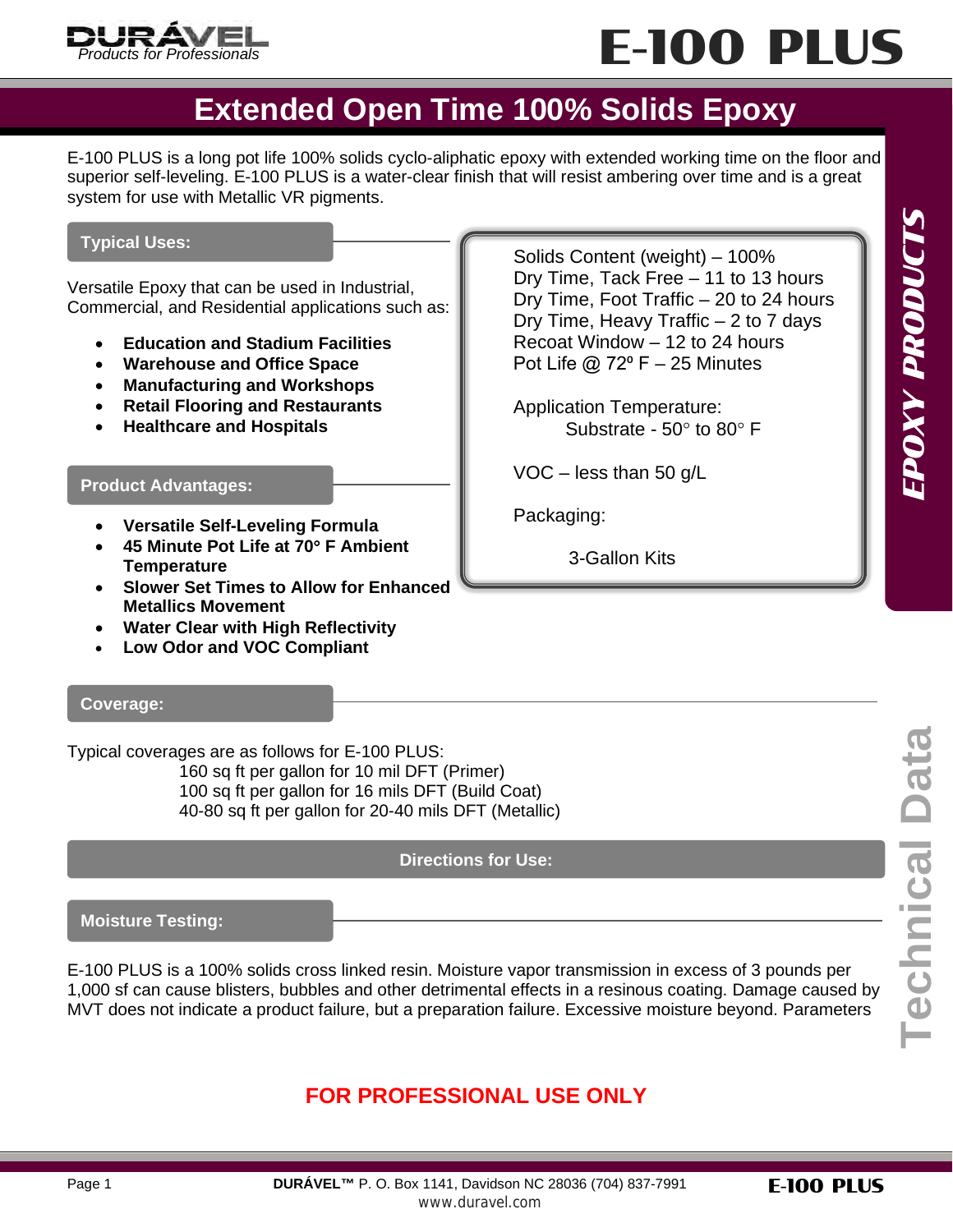listed, from below and in the atmosphere, must both be considered before product is placed.

Plastic Sheet Test: (ASTM-D-4263) A preliminary test to see if moisture vapor is present can be done with the simple application of a plastic sheet, 24"x 24" being taped to the surface on all four sides. If after 48 hours moisture is present under the plastic a more precise test must be performed to measure the current MVER. The Plastic Sheet test should not be used as a rule that there will not be moisture, but it does give you an indication to perform more accurate testing.

Calcium Chloride Test: Perform a calcium chloride test in accordance with ASTM-F1869 Standard, with surface temperature between 65 - 75°F and 40 - 60% atmospheric relative humidity for 48 hours proceeding, and during the test. Follow the instructions listed by the test manufacturer**.** ASTM F1869 calls for three tests for the first 1,000 sq ft and one additional test for each 1,000 sq ft after that.

RH TESTING: ASTM F-2170 is the standard for testing relative humidity (RH) in concrete floor slabs. To measure the RH conditions deep in a slab of concrete it is necessary to have a thermo-hygrometer with an insitu probe. The hygrometer is used to calculate RH reading from a probe inserted into holes prepared in the concrete prior to the test. Follow the test manufacturer's instructions for use. The ASTM F-2170 standard calls for at least three tests in the first 1,000 sq. ft. of concrete then one additional test per each 1,000 additional sq. ft.

### **Substrate Preparation:**

**SOUND:** Concrete that is failing due to poor placement or extensive environmental abuse should be replaced, not repaired. Cracks and joints in concrete should always be treated as moving, with the possibility they will continue moving after the coating is placed. Expansion joints must always be honored since they allow movement in the slab. Holes and divots in the surface should be filled with a suitable material. Semi-rigid joint fillers may be applied in control joints prior to application of the coating, but if excessive movement occurs, a crack will form in the surface of the coating along the joint. Flexible joint sealants should only be applied after the coating is completed and cured. Expectations should be set with the client prior to commencement of the project so they understand that the coating, when bonded properly, will move as the concrete substrate does.

**CURED:** All concrete must be sufficiently cured to allow for proper hydration. The recommended cure time is 28 days, depending on temperature and humidity.

**CLEAN:** Surfaces to be coated should be free of contaminants and readily accept water. All potential contaminants on the surface must be removed, including but are not limited to: dust, dirt, oil, grease, paints, glues, sealer, curing agents, releases, efflorescence, chemical contaminants, rust, or algae. Even if grinding is the preferred method it is critical to clean the surface first to keep from pushing contaminants into the pores of the concrete during the grinding process.

**PROFILED:** Concrete must be profiled to a CSP-2 or CSP-3 for proper bonding. Acid etching is not an acceptable option for smooth or power troweled surface. A water drop test should be performed to make sure water quickly penetrates the surface and darkens it. If water sits on the surface for longer than 15 seconds the concrete is not porous and must be mechanically profiled by shot blasting or diamond grinding. The millage being applied should be considered when choosing the coarseness of the diamond. Surface must be completely cleaned after the mechanical preparation process.

ENVIRONMENTAL CONDITIONS: The substrate temperature during application and curing must be within the limits listed above. Ambient temperature should not be used to judge application temperature. Use of a laser

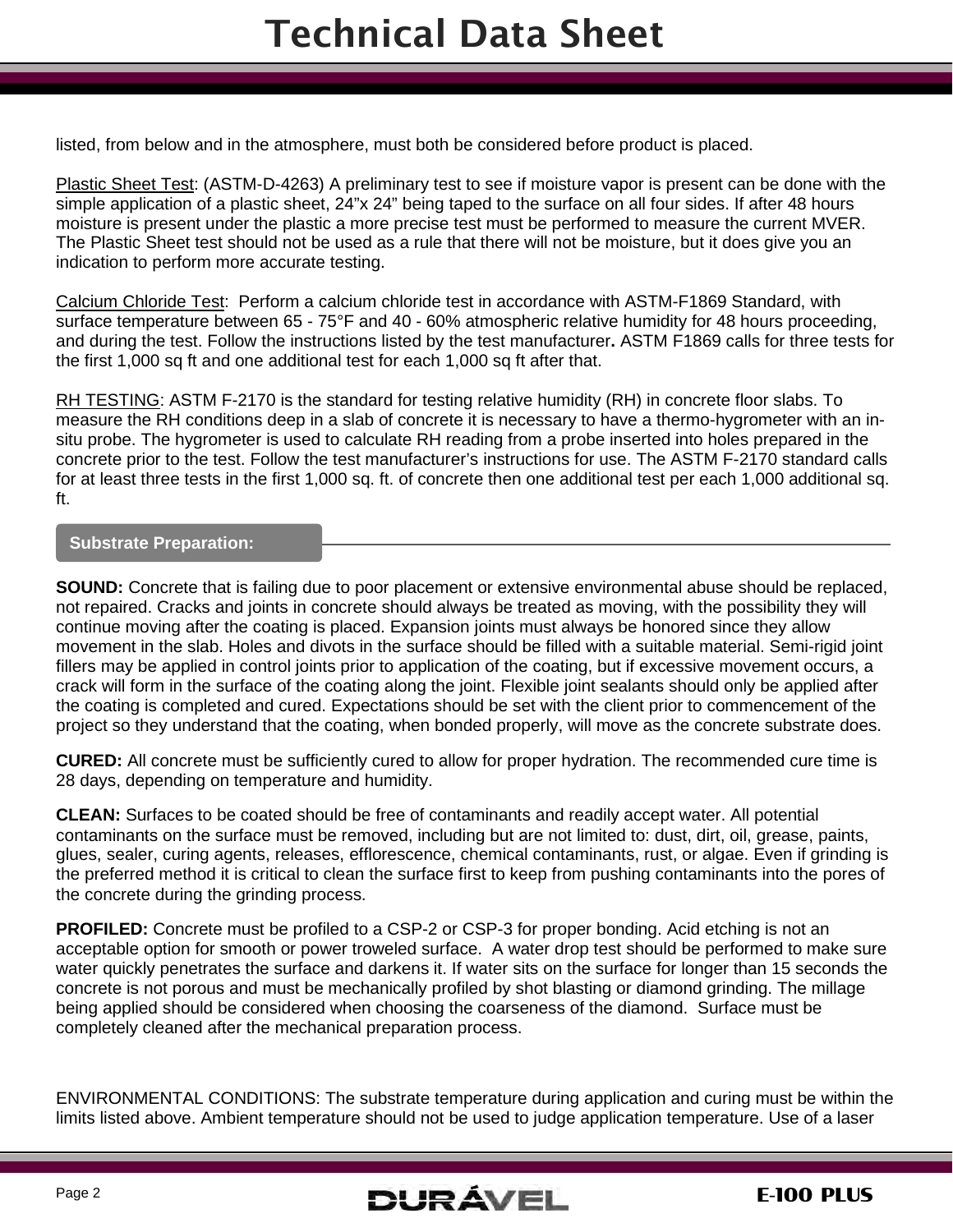temperature gauge is necessary to find the substrate temperature. If product is applied outside of these temperature parameters, the product may not cure properly and will not meet specifications in hardness or chemical resistance.

### **Mixing Instructions:**

If less than full kits will be mixed, each component should be mixed thoroughly with individual tools. Using the same tool to mix part A and Part B will cause contamination and ruin the material being saved for future use. E-100 Plus is to be mixed at a ratio of 3 parts A to 1 part B. In clean mixing containers pour the correct ratio in and mechanically mix for 3 minutes using a jiffy-style mixer. DO NOT USE A STIR STICK! The amount of material mixed should only be what can be utilized within the listed pot life of the product. If mixing full 3-gallon kits, the Part A pail may be used as the mixing container.

### **Application Instructions:**

Do not leave mixed material in the mixing container. Mixed product should be poured onto the floor in ribbons then spread and backrolled. A flat or notched squeegee is the most efficient method to quickly get the material across the floor. Do not over-work the product.

RECOAT: Recoat time listed above is directly affected by the ambient surface temperature. Apply additional coatings as early in the recoat window as possible for the best results. Even within the recoat window it is recommended to abrade and clean the existing coat. If the recoat window has passed, it is critical to thoroughly abrade the surface with 80 to 120 grit sanding screens. Thoroughly clean the existing coating before abrading to remove potential contaminants.

**Clean Up:**

MEK or Xylene

**Maintenance:**

Use walk-off mats at entrances to keep the floor free of sand and abrasives to minimize scratching. Apply protective felt pads to furniture and fixtures prior to placing on the coating. Use a pH-balanced cleaner to remove light soils. A dilution of ammonia or vinegar and water will clean most contaminants off the surface. Spills should be cleaned promptly to prevent long term staining. Do not use citric-based cleaners.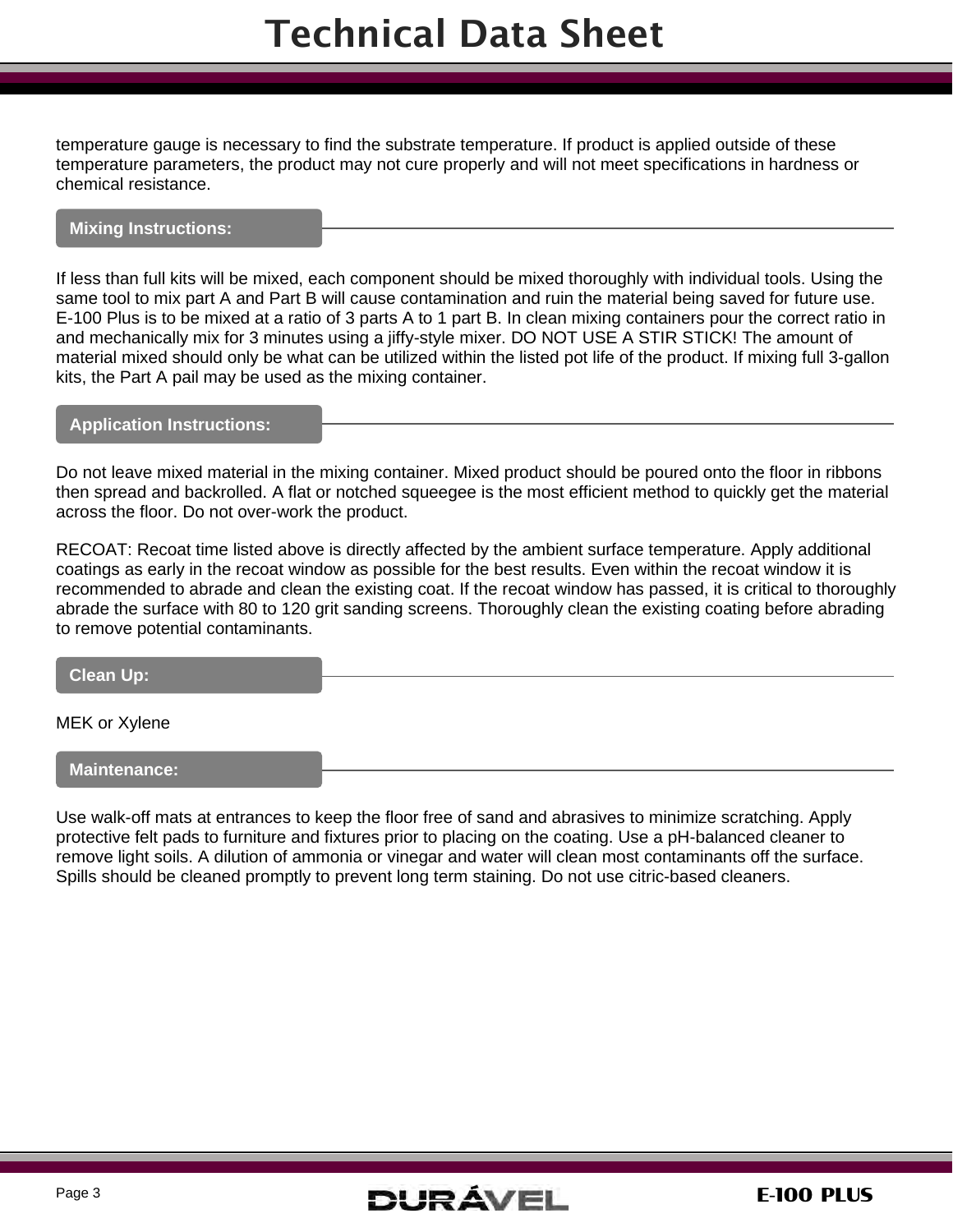### **Cured Physical Properties:**

Compressive Strength – ASTM D695 – 12,200 psi Tensile Strength – ASTM D638 – 7,300 psi Flexural Strength – ASTM D790 – 7,700 psi Adhesion ASTM D-4541 -- >400 psi, concrete fail Hardness, Shore D – ASTM D2240 – 80 Elongation, percent – ASTM D638 – 6 Abrasion Resistance, 1000 gm load 1000 cycles – ASTM D4060 – 105 mg loss Gloss, 60 Degree – ASTM D523-14 – 90 deg. + Coefficient of Friction – ASTM D2047 – 0.70

### **Chemical Resistance Chart:**

|                        | 24 Hour Exposure:                 |
|------------------------|-----------------------------------|
| $E = Excellent$        |                                   |
| $F = Fair$             | Acetic Acid $(10%) - E$           |
| $G = Good$             | Ammonia (28%) - E                 |
| $NR = Not$ Recommended | Brake Fluid $-G$                  |
|                        | Ethanol $(100%) - G$              |
|                        | Gasoline $- F$                    |
|                        | Hydraulic Fluid $- F$             |
|                        | Hydrochloric Acid $(10%) - E$     |
|                        | Hydrochloric Acid (50%) - G       |
|                        | $MEK - NR$                        |
|                        | Motor $Oil - E$                   |
|                        | Mustard $- E$                     |
|                        | Power Steering Fluid $-$ G        |
|                        | $Skydrol - G$                     |
|                        | Sulfuric Acid $(10\%)$ – <b>F</b> |
|                        | Sulfuric Acid (50%) - NR          |
|                        | Urine $- E$                       |
|                        | Vegetable $Oil - E$               |
|                        | Water $-E$                        |
|                        | Wine $- E$                        |
|                        | $X$ ylene – G                     |

### **Slip Resistance Disclaimer:**

Notice: The Occupational Safety and Health Administration (OSHA) and the American Disabilities Act (ADA) have set enforceable standards for slip-fall protection on walking surfaces. The ADA standards are the more stringent and require a minimum coefficient of friction (CoF) on level walking surfaces of 0.6 and on ramped walking surfaces of 0.8. The system applicator / end user assumes all responsibility to provide a flooring system that meets all current safety standards. Neither Durável nor its selling agents will be responsible for any injury that may be incurred in a slip-fall accident. Furthermore, Durável recommends the use of slip-resistant aggregate in all coatings or floor systems that could possibly be exposed to wet conditions or become

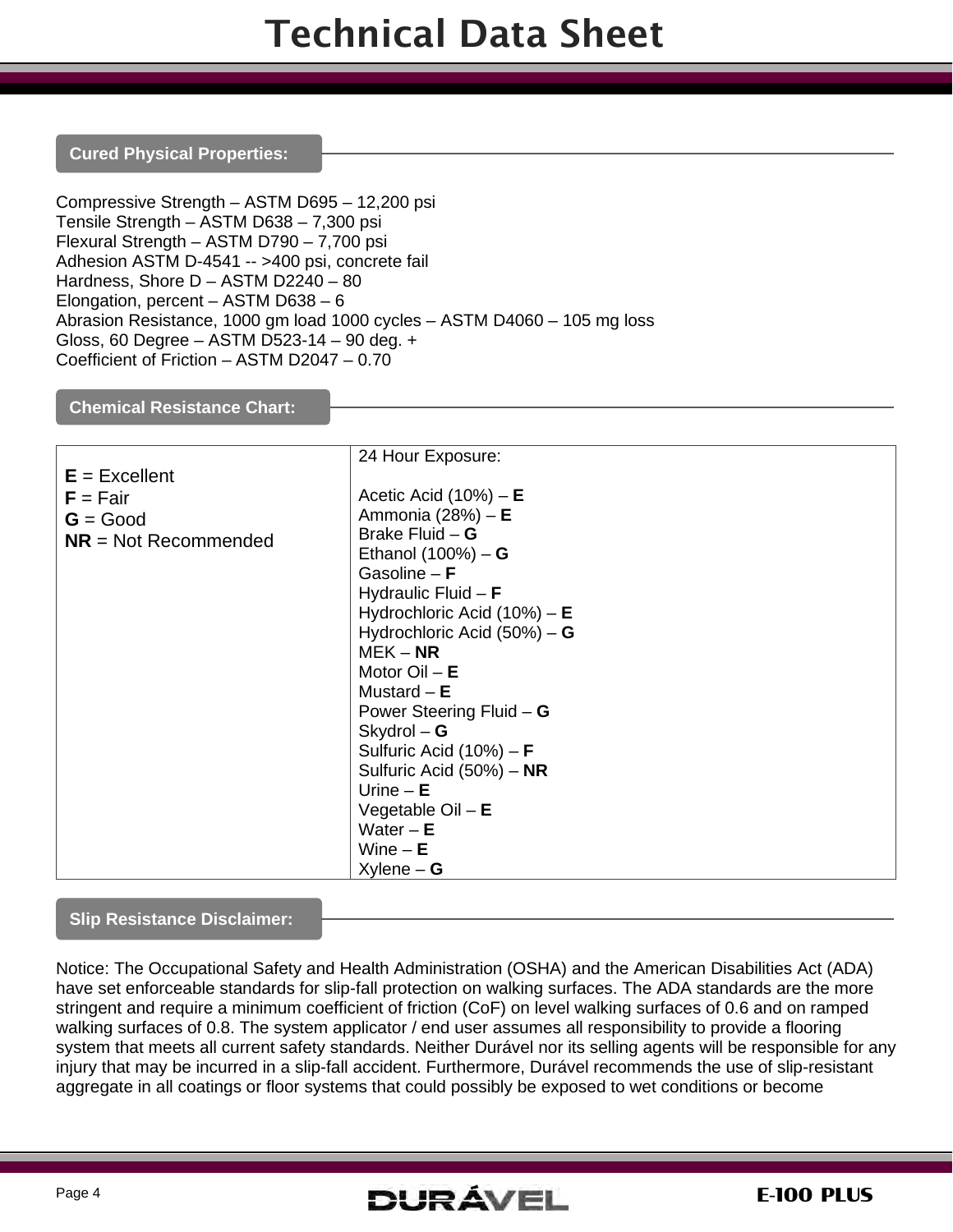contaminated with oils, grease, or other lubricants. Refer to the technical data sheet on acrylic wax floor finishes that meet requirements for ASTM D2047.

### **Storage:**

Keep container tightly closed in a dry and well-ventilated place. Containers which are opened must be carefully resealed and kept upright to prevent leakage. Keep away from heat. Keep from freezing. Store product above 50 degrees F/10 degrees C and below 95 degrees F/35 degrees C.

#### **Disposal:**

Disposal of product and packaging should be in accordance with applicable regional, national and local laws and regulations.

### **Shelf Life:**

Up to one year from original manufacture date when stored in its original, unopened container at room temperature.

### **Limitations:**

This product is not intended for public use and is intended for use by qualified contractors and installers with proper experience and training in the use of these products, and that have read the complete safety data sheet. Apply product only when substrate and ambient temperatures are within the accepted range and to substrates that are a minimum of five degrees above dew point and will remain so during product cure. During application and cure protect product from all contaminants and traffic.

### **Warranty:**

Durável warrants our products to be of uniform quality, free from defects within manufacturing tolerances, and to conform to published specifications as of the date of sale. Durável has no control over the use of the product and therefore no warranty, expressed or implied, is made or can be made as to the application of the product or the results of use. The manufacturer's obligations shall be limited to refunding the purchase price or providing replacement product for material proven to be defective. Ninety days after delivery of product all warranty and other duties with respect to the quality of the product delivered shall be presumed to have been conclusively satisfied, all liability therefore terminates, and no action for breach of any stated or implied duties may thereafter be commenced. The end user is responsible for determining the product's suitability and assumes all risks and liabilities. Under no circumstances will Durável be subject to or held liable for a consequential damage to anyone in excess of the purchase price of the product.

### **Disclaimer:**

The information contained herein is believed to be accurate but is not warranted to be so. Data and calculations are based on information furnished by the manufacturer of the product and manufacturers of the components of the product. The information given is designed only as a guidance for safe handling, use,